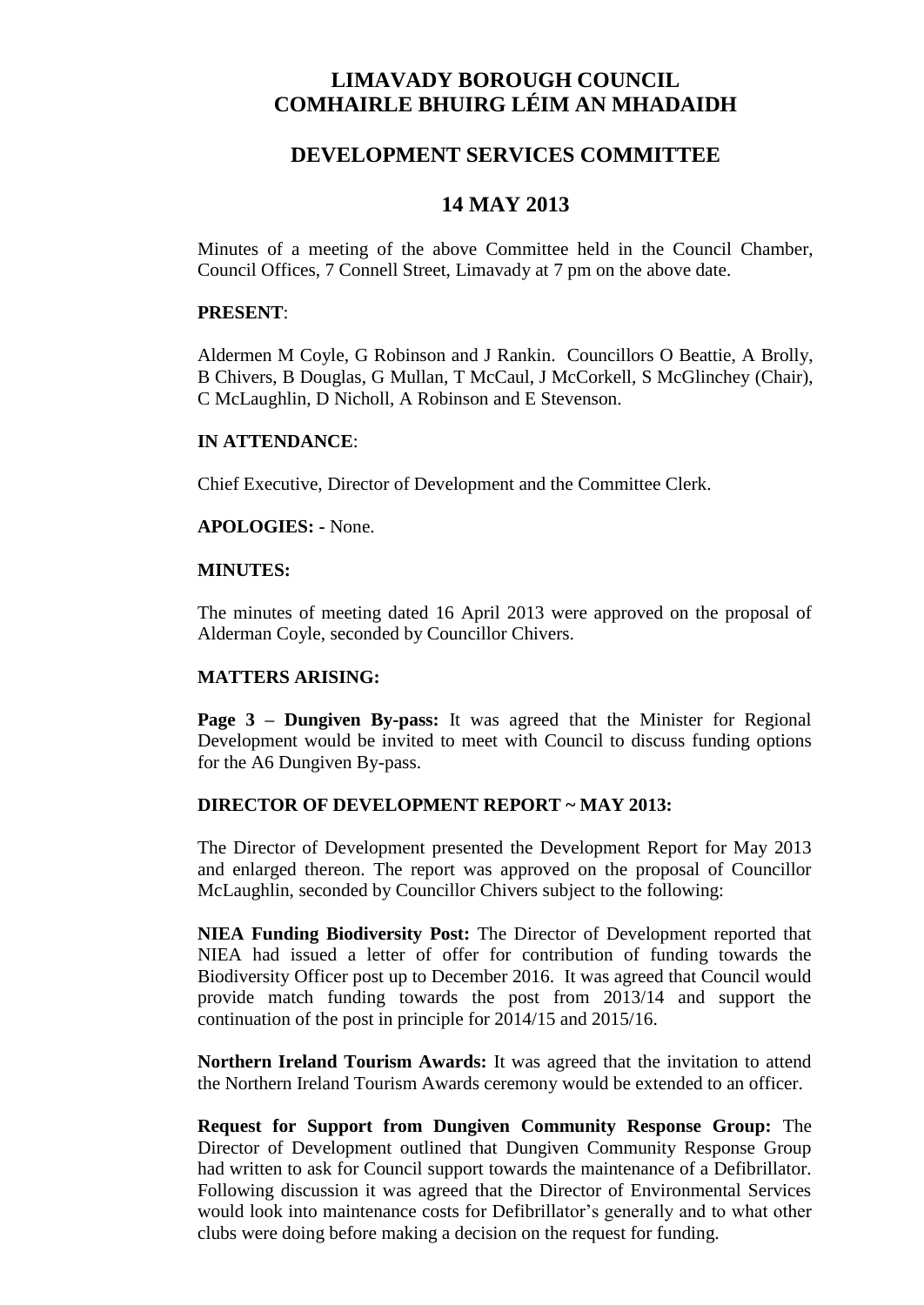**Request for Council Support from Skywatch:** It was agreed that Council would support Skywatch by providing financial assistance of £1,000 towards the work/costs of the organisation for the year 2013/14.

**Celebration of the 10th Anniversary of World Special Olympics:** It was agreed that Council would support the event to celebrate the World Special Olympics entitled '10th Anniversary Cross Border Value Based Celebration Day' being held at Scroggy Road recreational facilities in June 2013. It was noted that the event would cost in the region of  $£2,000$ , which was covered from existing budgets and at no additional cost to Council.

**Parkrun Limavady:** It was agreed that Council would explore and facilitate the development of a Parkrun in the Borough and that the Director of Development would report back to the Development Committee on how this was progressing.

**Provision of Recreational Facilities – Bovally:** Following discussions between local residents, the developer and Council, it was agreed that Council would lease an area of land approximately 1.32 acres from the developer at Bovally, which would be used for recreational purposes. It was also agreed that costings would be obtained for fencing and drainage to the site.

**Limavady 400 Update:** Council approved finance of up to £5,000 for the Limavady 400 Radio Station Project which had been included in the Limavady 400 budget allocation for 2013/14. The Director of Development agreed to contact the Chamber of Trade for feedback/buy in to the Limavady 400 from local businesses. It was also agreed that the Director of Development would report back to members on wave length for the radio station and whether the station would be available online.

**Outdoor Gym:** Members were advised that Council had been awarded £15,000 by the Public Health agency to develop and establish an outdoor gym in Limavady Borough Council area. The Director of Development agreed to update members at the June 2013 Development Services meeting on possible location for the gym.

**Request for Travel Leave/Conference:** The Director of Development explained that the Neighbourhood Renewal Officer had been invited to take part in the YouSee Programme taking place in Palermo, Sicily. She said there was no financial cost to Council for the programme as costs were being covered by the organising body CESIE – Centro Studi ed Iniziative Europeo. It was agreed that Council would grant the Neighbourhood Renewal Officer four days leave to attend the programme being held on 28 to 31 May 2013 inclusive.

### **ENVIRONMENTAL SERVICES NOTIFICATIONS:**

Council had no objection to the following applications:

- $\checkmark$  Application for renewal of Registration of a Club O'Brien's Gaelic & Athletic Club, Foreglen, Dungiven.
- $\checkmark$  Application for an Occasional Licence Smyth's Barn Dance, Killunaght Road, Dungiven for function on 1 & June 2013 between 7 pm and 1 am.
- $\checkmark$  Application for an Occasional Licence Frank Owens Rear Gardens for function being held  $6 - 9$  June 2013 between 7 pm and 1.30 am.